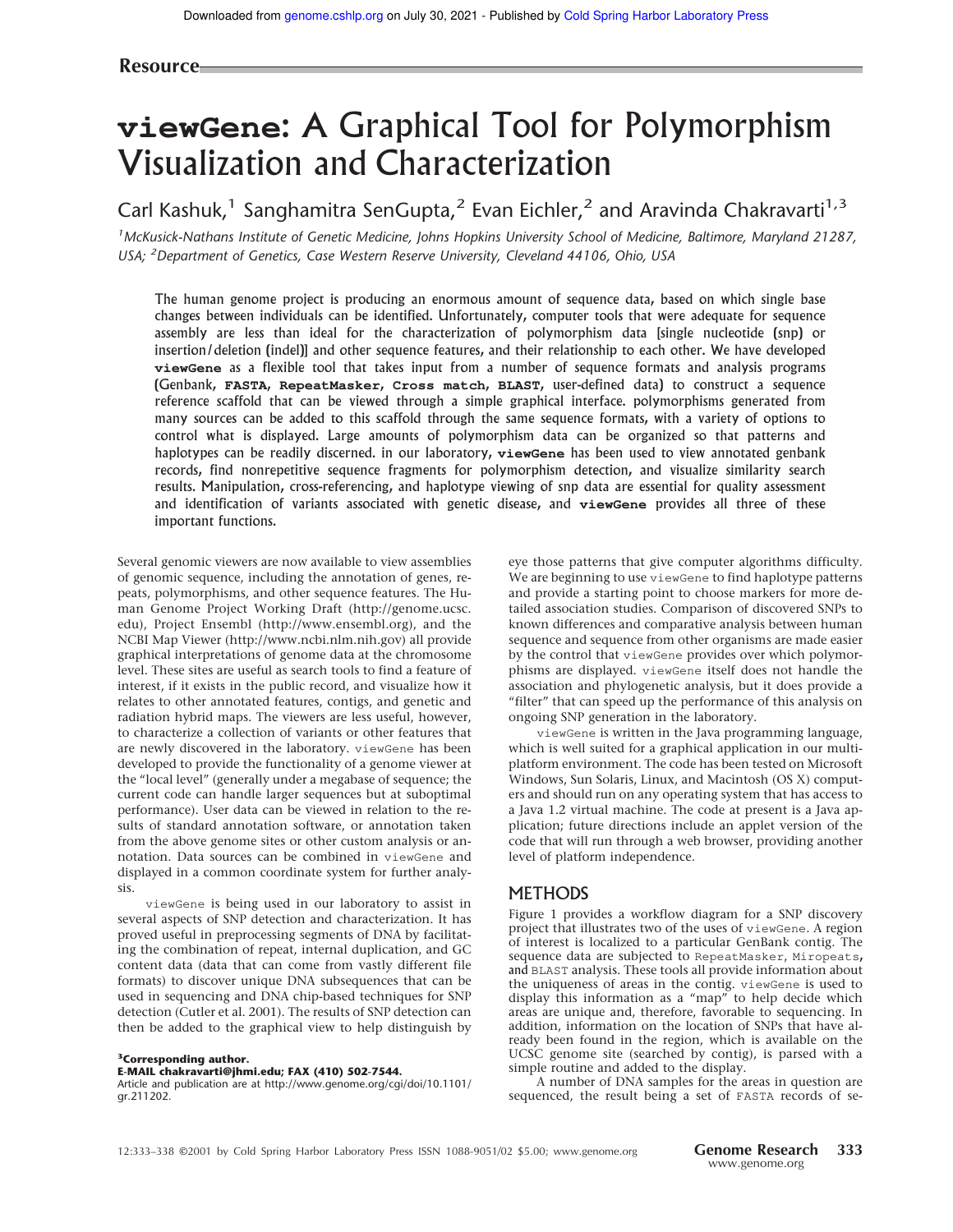

**Figure 1** Workflow diagram. Flowchart for a hypothetical SNP discovery project, with two possible uses of viewGene. A genomic reference sequence for a region of interest is processed with several sequence analysis programs (RepeatMasker, miropeats, BLAST). viewGene is being used to visualize the unique sequence and neighboring genomic features. Target areas are sequenced in a number of DNA samples, and the resulting sequences are aligned to the reference sequence. viewGene is being used again to compare the cross match results to the BLAST and UCSC data already compiled.

quence. viewGene is not dependent on a particular method of obtaining sequence data. These FASTA records are aligned to the region of interest by a tool such as cross match. The results of the alignment are loaded into viewGene to (1) gauge the success of the sequencing, (2) compare variations found by sequencing to those already looked at from BLAST and annotation databases, and (3) compare the variation among different DNA samples, getting a qualitative look at frequencies, haplotypes, and other patterns that may demand further investigation.

This sample workflow combines aspects of several projects that viewGene is being used for in our laboratory. We have tried to make it as general and uncomplicated as possible, and we believe that new uses for its interfacing and imaging capabilities will continue to present themselves.

#### Visualization

The viewGene window is divided into three separate subwindows: Features, Matches, and Fragments. A "line" of sequence contains all three components, even though there may not be data in all of them. When viewGene first opens an assembly (Fig. 2), the window is filled with as many condensed lines as can fit within it. If a subwindow is expanded via the onscreen controls (Figs. 3 and  $\overline{4}$ ), the view changes to a single line that uses all of the available window space. Figure 2 shows the two different screen layouts for a viewGene session. Any view that can be generated on the screen can be saved as a JPG or GIF file, or printed. The software is able to print at a higher resolution than it can display on the screen.

The Features subwindow holds information that is general to the sequence under study. This may simply be a GenBank record, or it may include information from gene location and prediction programs such as Sim4 (Florea et al. 1998) or Genscan (Burge and Karlin 1997), or other analysis programs such as RepeatMasker (http://www.genome.washington.edu/ UWGC/ analysistools/repeatmask.htm) or Miropeats (Parsons 1995). Coordinating such information is critical for the preprocessing of DNA segments suitable for further SNP identification. Figure 2 shows an example of a GenBank record (containing exons of the dystrophin gene) in viewGene.

#### Characterization

The Matches and Fragments subwindows hold information about specific examples of the sequence under study. Information in the Matches subwindow can come from FASTA records that directly match the target sequence, BLAST searches (Altschul et al. 1990), or Cross match output (http://www.genome.washington.edu/ UWGC/analysistools/swat.htm) for more complicated comparisons containing missing data or INDELs. Both of these subwindows take the same data types and, thus, are open to many different types of data comparisons. The primary use of these two windows, however, is to compare electronic data (from a BLAST comparison) with laboratory data (cross match alignments of sequence samples derived in the laboratory). The electronic and physical data can be compared and contrasted directly from the analysis files themselves. Figure 3 shows an example of BLAST data in the Matches subwindow, and Figure 4 contains BLAST-to-cross match data comparison using both Matches and Fragments. The Human Genome Project Working Draft page al-

lows one to download the annotation databases as text files, for any chromosome and range specified. As an example of non-BLAST electronic data, viewGene can load data from the snpNih table of polymorphisms from the Working Draft site. Some preprocessing must be done to locate the region of interest in the UCSC Working Draft build and save the output to a text file, but it provides another source against which to compare laboratory data. Future versions of viewGene will further simplify the use of annotation data from the UCSC annotation database and other sources.

vviewGene can load data files directly one at a time, but complicated analysis is made easier through the intermediary of a viewGene assembly file. This "script" includes information about how to load each file, including starting position and minimum data quality to load. Other standard analysis program outputs will be added to future versions of viewGene, but currently the assembly file can also contain direct descriptions of features, matches, and fragments. These descriptions can be derived from unsupported file formats or analysis programs by developing simple parsing routines. A viewGene assembly file can also point to other viewGene assembly files, allowing custom information to be available over repeated experiments on a given sequence. Figure 5 con-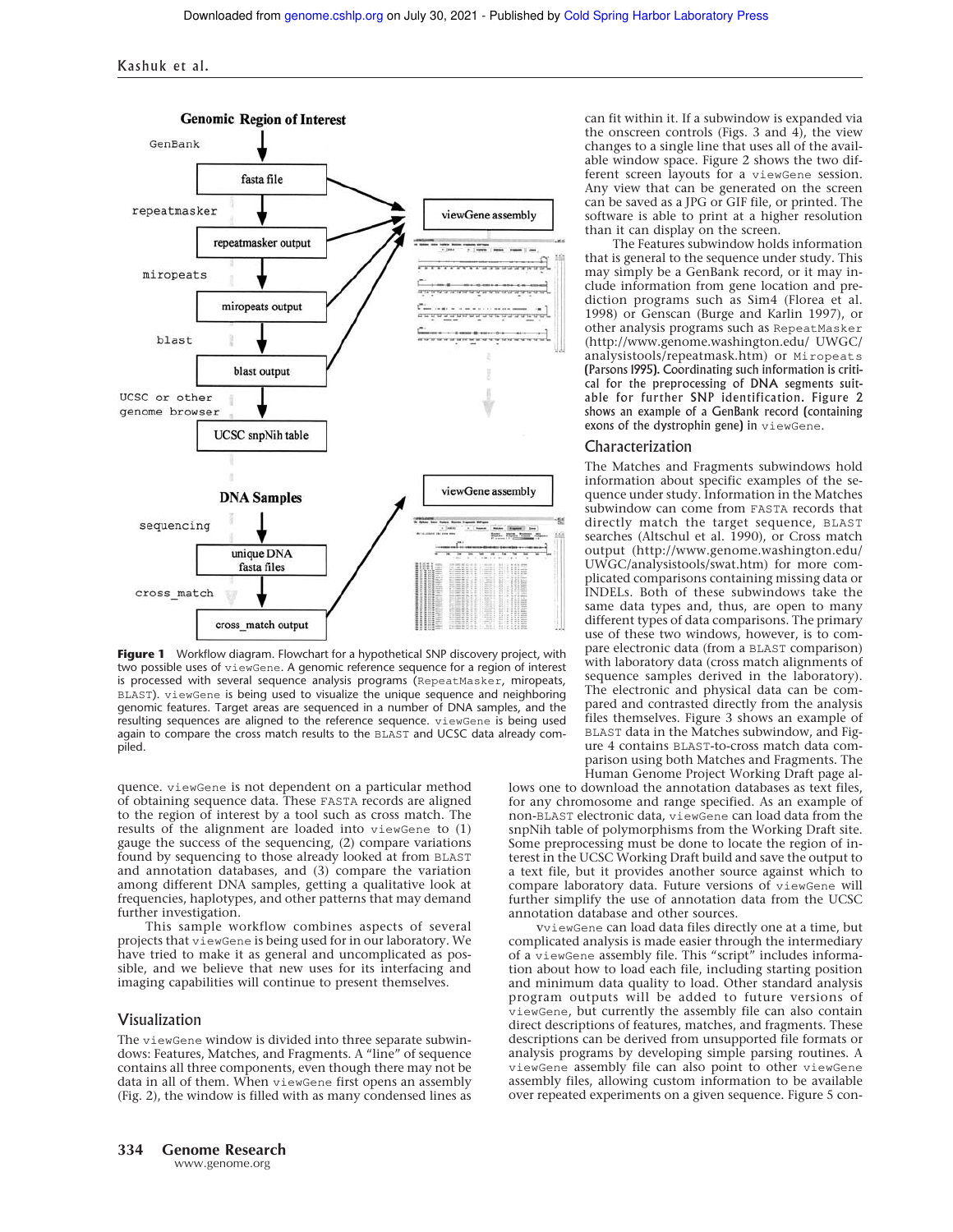viewGene



Figure 2 The Features subwindow: Data from GenBank record AL031542, containing 13 exons of the human dystrophin gene, is shown with green boxes representing the exons of "CDS" tags, blue boxes representing "repeat region" tags, and red areas defining "misc feature" tags. The user can click on any box and obtain details about the feature, control which types and classes of features are displayed, and label features. Grey bars above the scale denote areas where sequence GC content is above a threshold value (in this case,40%).

tains an example of a viewGene assembly file. Detailed instructions on the construction of assembly files are included in the program documentation.

A menu of display options allows the user not only to control the size of fragments displayed, but also to fine tune exactly which base differences are displayed. For example, the user can choose to show transitions that occur in nonrepeated sequence, or ascertain whether there are any  $G \rightarrow A$  changes within the exons of dystrophin. Any of these fine-tuned data can be displayed and printed at any desired scale, or output in text form for further work. The GC content graph is a special case of the Graph area of the Features subwindow, which can be configured to show other information. The number of instances of a given base or SNP type, combinations of bases and/or SNP types, and the number of instances of a given feature type can all be graphed in this window. The data used to generate the graphs can also be output as text.

#### Translation

An important area of sequence analysis involves changes in those parts of a sequence that code for proteins. viewGene will splice together regions that are designated as exons, to translate them into amino acids and visualize where differences in the sequence change the translation. Figure 6 shows an example of amino acid translation. The window contains all of the same controls and subwindows as a "standard" viewGene window, but it also allows for protein translation over the six different possible reading frames.

viewGene performs a "mechanical" translation of the sequence data provided to it. Gene boundaries obtained by prediction algorithms, such as those used by Genscan, may be similar to known genes in the same location but may translate to different proteins. Care must be taken when using this feature that the intended coding sequence is being examined.

viewGene will set the translation frame to produce the largest contiguous amino acid string (from a Met codon to a Stop codon), but the user can change to any of the six possible translation frames. All of the data in the Matches and Fragments subwindows that existed within exons will be included with this new "subsequence". Types of base changes can be shown or hidden and, in addition, amino acid changes can be shown by type (hydrophilic, hydrophobic, acidic, basic) or hidden.

#### Summary

viewGene is a useful tool to aid in the visualization and characterization of sequence and polymorphism data. It provides a simple, graphical interface to view and manipulate files in many standard analysis formats and flexible output options. The resulting viewGene visualizations can be printed or saved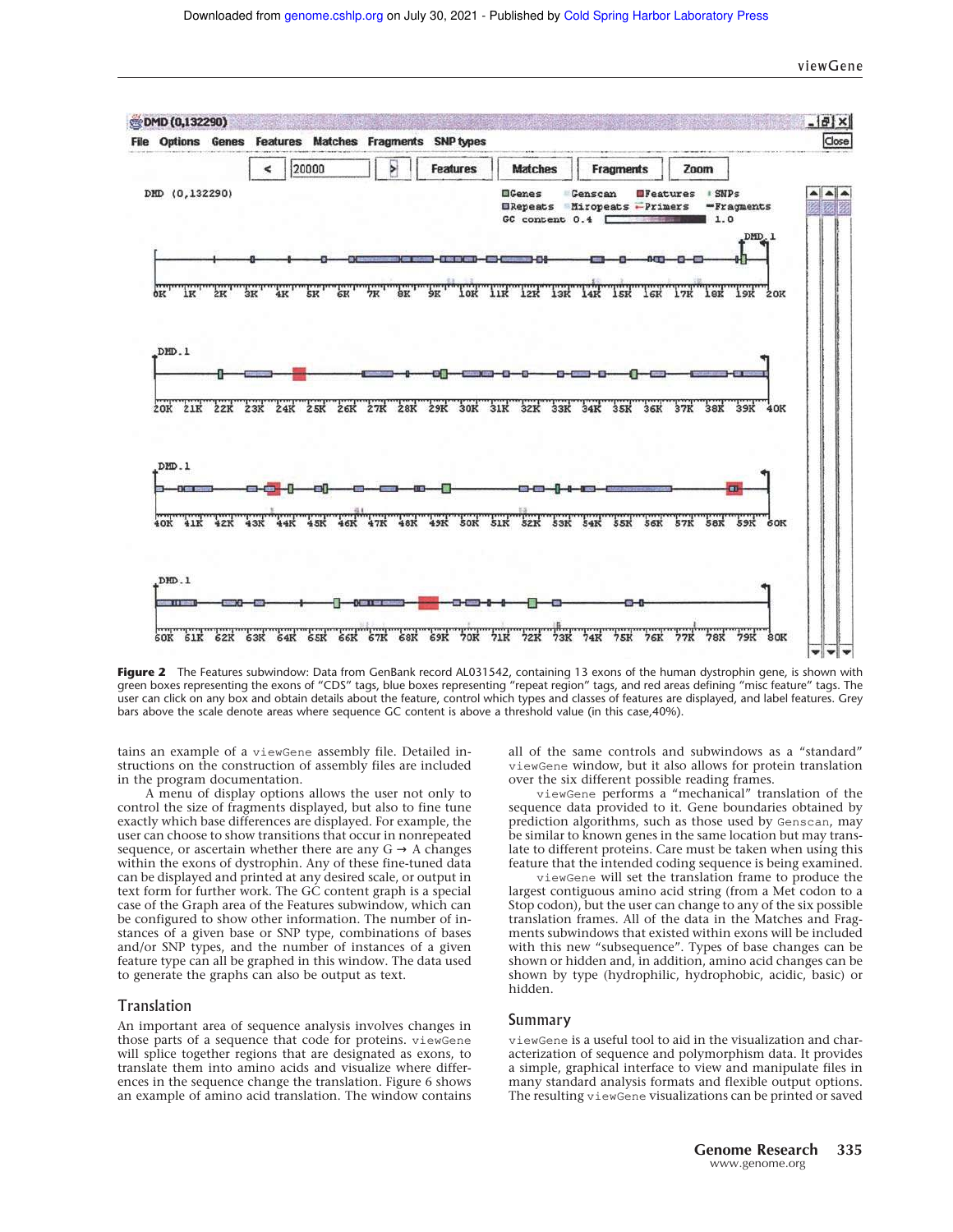Kashuk et al.



Figure 3 Expanded Features subwindow. The dystrophin region from Fig. 2 with several additions. The Features subwindow has been expanded to separate classes of features, and to present GC content as a line graph. Sequence and exon data are still derived from the GenBank record, but the repeat information (blue boxes) has been replaced by output from RepeatMasker. Clicking on a particular repeat will bring up the corresponding data from the RepeatMasker output. Light blue areas on the Genes line denote internally repeated regions derived from Miropeats. Clicking on one of these areas will bring up the Miropeats output file and, in addition, will highlight the matching area elsewhere on the sequence. A BLAST search of the dystrophin region against the nr database has been loaded into the Matches subwindow. Dark bars denote the matching areas, and green and red tick marks identify base differences between the matched sequence and dystrophin (green for substitutions, red for indels).

as graphic output files. Positional coordinates and sequence data are also accessible through the interface. In the laboratory, viewGene provides graphical viewing and printing of genetic sequence data, combination of data from widely different sources into a consistent form, and filtering capabilities to speed the analysis of newly discovered SNPs.

Currently, viewGene is best used on regions of up to a megabase of sequence. Assemblies that do not contain user data may be larger, depending on the resources of the host computer. The viewGene interface is being actively optimized to use larger regions and more publicly available annotation sources, most notably the Human Genome Project Working Draft databases, and other new features will be added in time.

viewGene was developed in the Java 1.2 programming language, using Metrowerks CodeWarrior and Sun Microsystems development tools. The distribution will contain a Java class archive sufficient to run viewGene in any environment that supports the Java 1.2 language, as well as the sample data set used to create the accompanying figures and other examples of assembly files and scripts for parsing common data types. Currently supported file formats are GenBank, Sim4, and Genscan genes; RepeatMasker and Miropeats similarity analysis data; FASTA, BLAST, and Cross match sequence data. The viewGene distribution is available free of charge for academic and research uses; commercial uses may require a licensing fee. The viewGene homepage at http://chakravarti. som.jhmi.edu/viewGene/viewGene.html can be consulted for more information.

## ACKNOWLEDGMENTS

This work was supported by grants NIH HG01847 and NIH MH60007. We are grateful to Michael Zwick, David Cutler, and Debra Mathews for their advice and use of the program in its various incarnations.

The publication costs of this article were defrayed in part by payment of page charges. This article must therefore be hereby marked "advertisement" in accordance with 18 USC section 1734 solely to indicate this fact.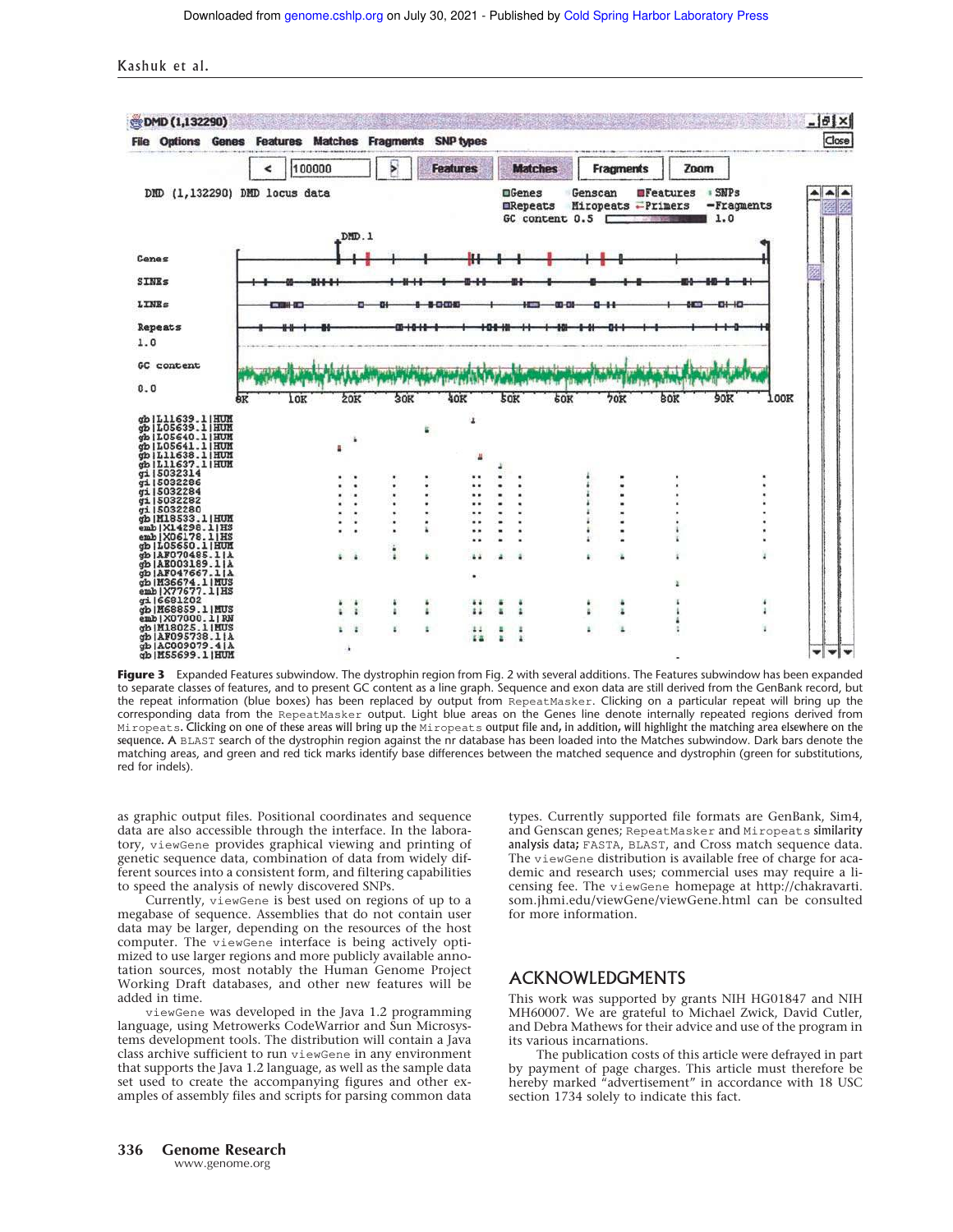#### viewGene



**Figure 4** The Fragments subwindow. The Features and Matches subwindows have both been condensed. Cross match data from a set of individual samples that were sequenced in the dystrophin region has been added to the Fragments window. The output has been restricted to only those base changes that appear both in Matches (BLAST data) and Fragments (user data). Haplotypes and other patterns among samples can be picked out from this type of view.

> vgTag descript DMD locus data DMD.genbank genbank loadRepeats=false loadGenes=true loadVariations=true DMD.fasta.out repeatmasker DMD.miropeats miropeats #DMD.blast blast blastEScore=0.0001 AL021543.ucsc.snpNih.txt ucsc\_snpNih left=32751641 right=32883930 DMD.primers.viewGene viewGene DMD. 6.30.nr.cm cmFragments offset=0  $\verb|condense=true|$  $minScore=20$ loadNs=true listPos=1 listGroup=1 DMD.7.30.nr.cm cmFragments offset=0  $condense = true$ minScore=20 loadNs=false listPos=2 listGroup=1 DMD.8.30.nr.cm cmFragments offset=0 condense=true minScore=20 loadNs=false listPos=3 listGroup=1 DMD. 9.30.nr.cm cmFragments offset=0 condense=true minScore=20 loadNs=false listPos=4 listGroup=1 DMD.10.30.nr.cm cmFragments offset=0  $condense = true$ minScore=20 loadNs=false listPos=5 listGroup=1 DMD.11.30.nr.cm cmFragments offset=0 condense=true minScore=20 loadNs=false listPos=6 listGroup=1 DMD.12.30.nr.cm cmFragments offset=0 condense=true minScore=20 loadNs=true listPos=7 listGroup=1 DMD.13.30.nr.cm cmFragments offset=0 condense=true minScore=20 loadNs=true listPos=8 listGroup=1 DMD.14.30.nr.cm cmFragments offset=0 condense=true minScore=20 loadNs=true listPos=9 listGroup=1 DMD.15.30.nr.cm cmFragments offset=0 condense=true minScore=20 listGroup=1 loadNs=false listPos=10

**Figure 5** viewGene assembly file. The file shown was used to generate Fig. 4. The example has been truncated; the actual file contains 96 cmFragment lines corresponding to the DNA samples used. Each type of output file has several options associated with it, including grouping of related information and controlling loading of information based on quality scores. The file DMD.primers.viewGene contains custom data items in a simple format that can be easily generated by the user from most input sources. Details on the different file types and options for viewGene assembly files, as well as several examples and scripts used for formatting, are available from the viewGene web page.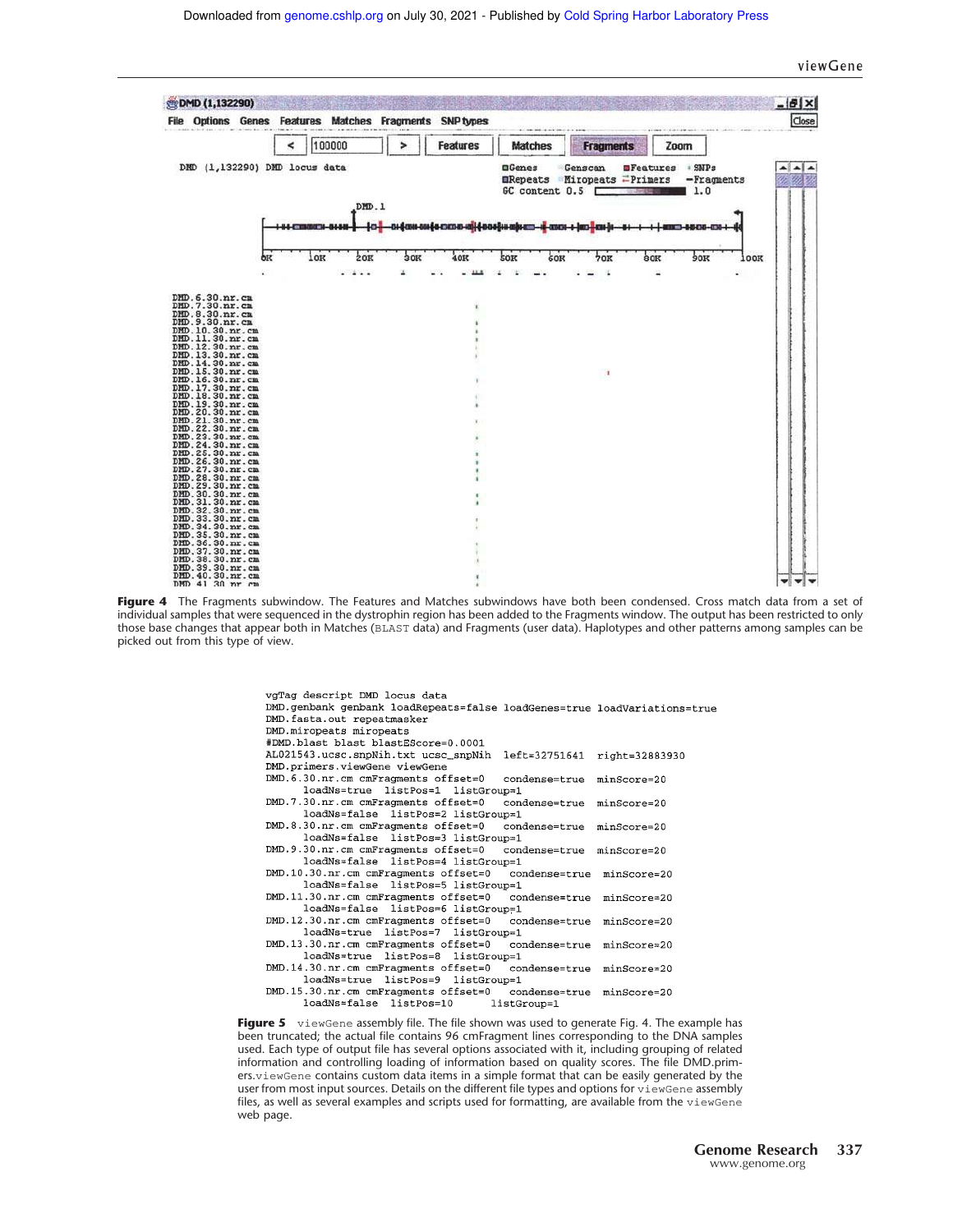Kashuk et al.



Figure 6 Protein polymorphisms. An area of the exons from the dystrophin region has been translated to demonstrate an amino acid change. The window contains all of the same controls and subwindows as the "parent" viewGene window (Figs. 2, 3, and 4), but it also allows for protein translation over the six possible reading frames. The figure shows that at base 397–399 in the user data, a base difference changed the amino acid from Asn to Lys.

### REFERENCES

- Altschul, S.F., Gish, W., Miller, W., Myers, E.W., and Lipman, D.J. 1990. Basic local alignment search tool. *J. Mol. Biol.* **215:** 403–410.
- Burge, C. and Karlin, S. 1997. Prediction of complete gene structures in human genomic DNA. *J. Mol. Biol.* **268:** 78-94.
- Cutler, D.J., Zwick, M.E., Carrasquillo, M.M., Yohn, C.T., Tobin, K.P., Kashuk, C., Mathews, D.J., Shah, N.A., Eichler, E.E., Warrington, J.A., and Chakravarti, A. 2001. High-throughput variation detection and genotyping using microarrays. *Genome Res.* **11:** 1913–1925.
- Florea, L., Hartzell, G., Zhang, Z., Rubin, G.M., and Miller, W. 1998. A computer program for aligning a cDNA sequence with a

genomic DNA sequence. *Genome Res.* **8:** 967–974. Parsons, J.D. 1995. Miropeats: Graphical DNA sequence comparisons. *Comput. Appl. Biosci. 11:* 615–619.

# WEB SITE REFERENCES

http://genome.ucsc.edu, The Human Genome Project Working Draft.

http://www.ensembl.org, Project Ensembl. http://www.ncbi.nlm.nih.gov, NCBI Map Viewer.

*Received August 20, 2001; accepted in revised form November 30, 2001.*